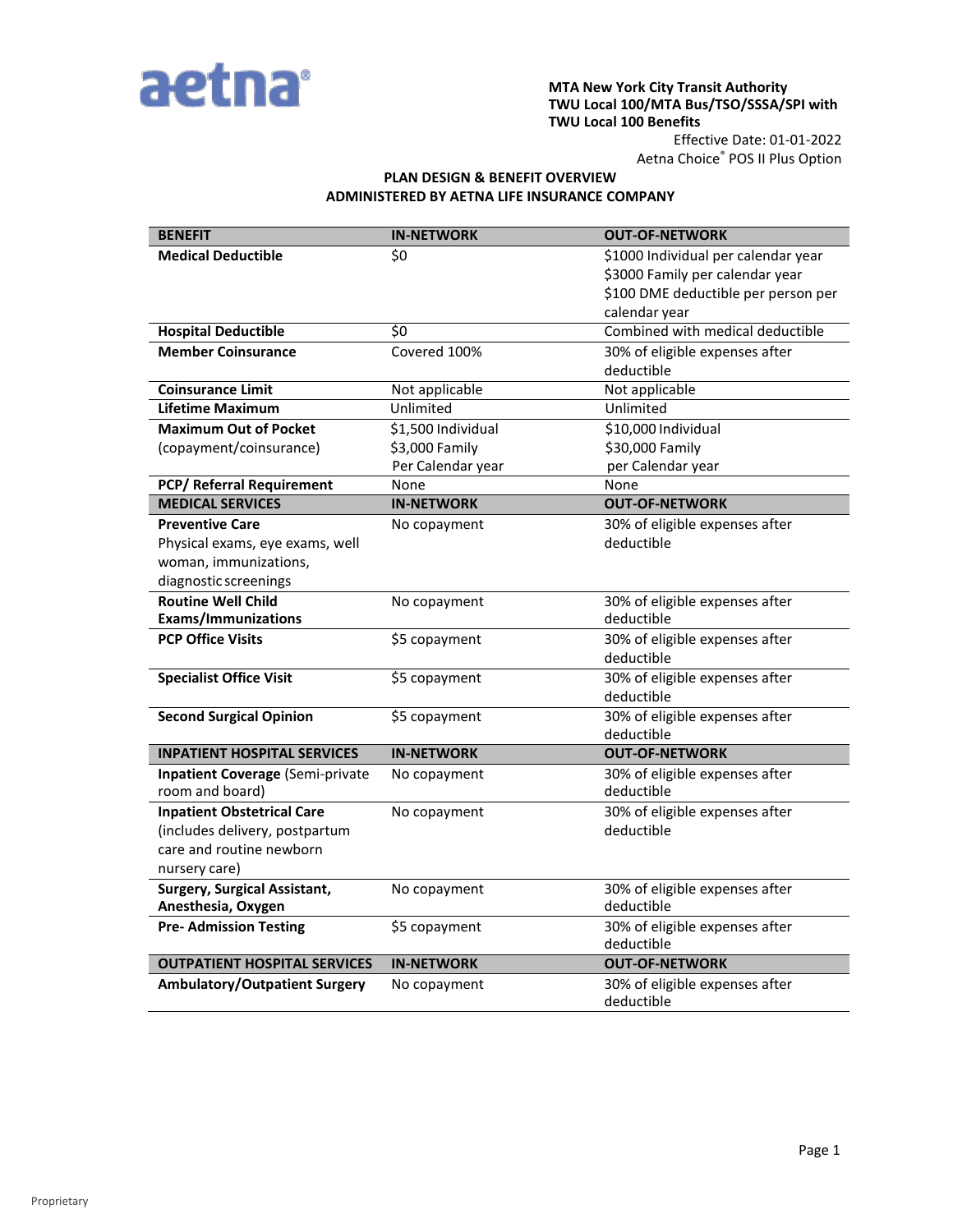

### **MTA New York City Transit Authority TWU Local 100/MTA Bus/TSO/SSSA/SPI with TWU Local 100 Benefits**

Effective Date: 01-01-2022 Aetna Choice® POS II Plus Option

## **PLAN DESIGN & BENEFIT OVERVIEW ADMINISTERED BY AETNA LIFE INSURANCE COMPANY**

| <b>EMERGENCY MEDICAL CARE</b>                     | <b>IN-NETWORK</b>          | <b>OUT-OF-NETWORK</b>            |
|---------------------------------------------------|----------------------------|----------------------------------|
| <b>Urgent Care Services</b>                       | \$35 copayment             | \$35 copayment                   |
| <b>Emergency Room</b>                             | \$100 copayment            | \$100 copayment                  |
| <b>Waived if admitted</b>                         |                            | Waived if admitted               |
| <b>Emergency Use of Land</b>                      | No copayment               | No copayment                     |
| <b>Ambulance</b>                                  |                            |                                  |
| <b>Emergency Use of Air Ambulance</b>             | No copayment               | No copayment                     |
| <b>MENTAL HEALTH AND</b>                          | <b>IN-NETWORK</b>          | <b>OUT-OF-NETWORK</b>            |
| <b>ALCOHOL/SUBSTANCE ABUSE</b><br><b>SERVICES</b> |                            |                                  |
| Inpatient Coverage (Semi-private                  | No copayment               | 30% of eligible expenses after   |
| room and board)                                   |                            | deductible                       |
| <b>Outpatient</b>                                 | \$5 copayment              | 30% of eligible expenses after   |
|                                                   |                            | deductible                       |
| DURABLE MEDICAL EQUIPMENT<br>(DME)                | <b>IN-NETWORK</b>          | <b>OUT-OF-NETWORK</b>            |
| Deductible,                                       | No copayment. Subject to   | 50% of allowed amount AFTER      |
| Copayment/Coinsurance                             | allowed amount AFTER \$100 | \$100 deductible* per person per |
| (e.g. hospital beds, oxygen,                      | deductible* per person per | calendar year plus any amount    |
| oxygen equipment, wheelchairs,                    | calendar year              | billed above the allowed amount  |
| PAP devices and supplies, diabetic                |                            |                                  |
| pumps and supplies, catheters,                    |                            |                                  |
| artificial arms, legs, eyes, ears)                |                            |                                  |
| <b>HOME HEALTHCARE</b>                            | <b>IN-NETWORK</b>          | <b>OUT-OF-NETWORK</b>            |
| <b>Home Health Care Visits</b>                    | No Copayment               | 25% of eligible expenses after   |
| 200 visits per calendar year                      |                            | deductible                       |
| One visit equals up to 4 hours of                 |                            |                                  |
| care                                              |                            |                                  |
| <b>Home Infusion Therapy</b>                      | No copayment               | 25% of eligible expenses after   |
|                                                   |                            | deductible                       |

**\*DME \$100 deductible not applicable to Positive Airway Pressure (PAP) devices, PAP supplies, insulin pump and insulin pump supplies.**